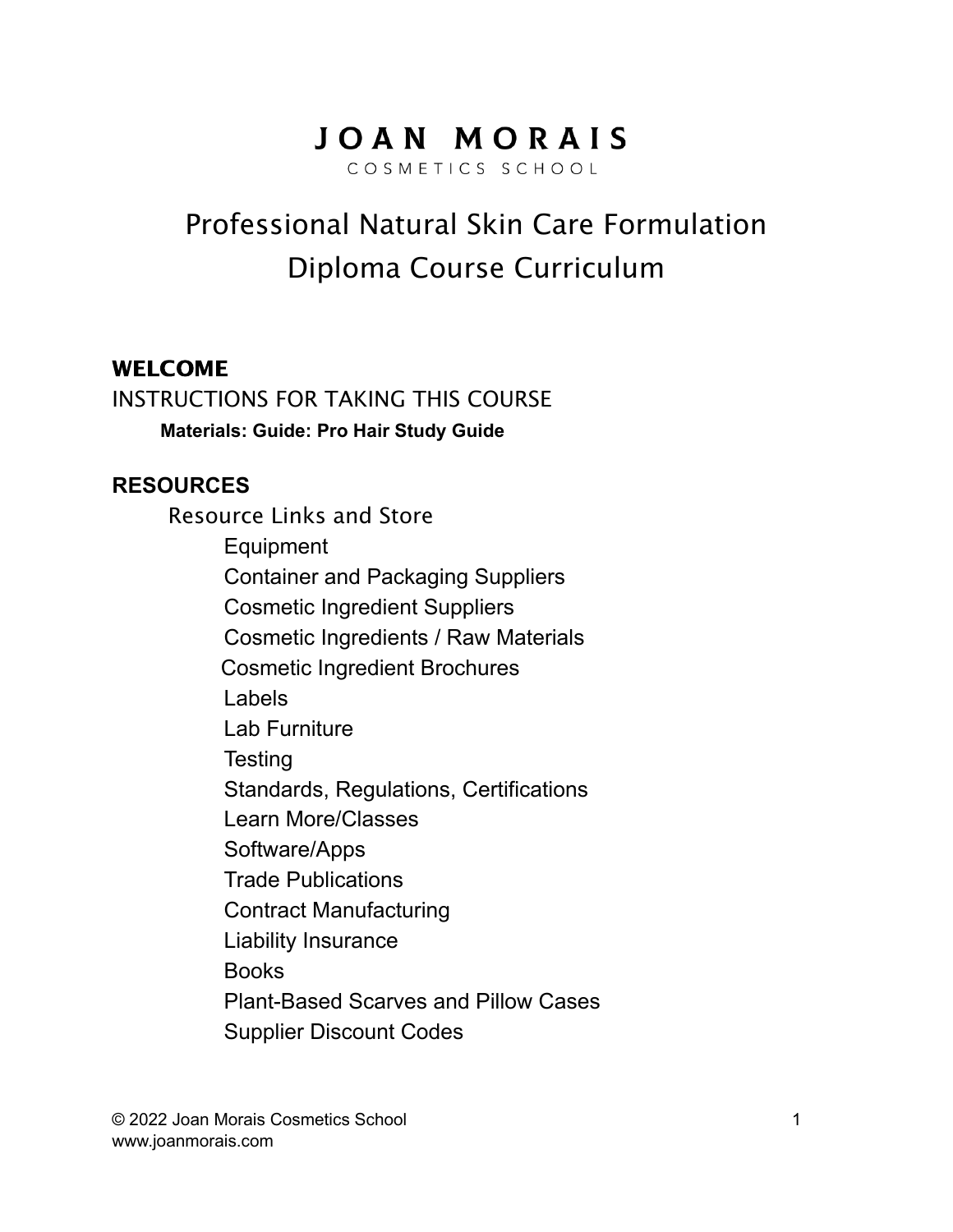# **GLOSSARY**

The Formulators Glossary

# MODULE 1: SKIN

## **Lessons**

● Skin

## MODULE 2: THE SCIENCE OF SKIN Lessons

● The Science of Skin

#### Materials: Module 2 Science of Skin Skin Type Focus

- Skin Anatomy
- Skin Physiology
- Skin Structure
- Skin Function
- Skin Lipids
- Skin Barrier Function TEWL
	- Skin Barrier Function
	- Transepidermal Loss
	- Skin Care Products and Skin Barrier
	- Ingredients that Support Skin Barrier
	- Moisturization
- Skin Types
	- Balanced
	- Dry
	- Oily
	- Combination
	- Sensitive
	- Mature
	- Acne

© 2022 Joan Morais Cosmetics School 2 www.joanmorais.com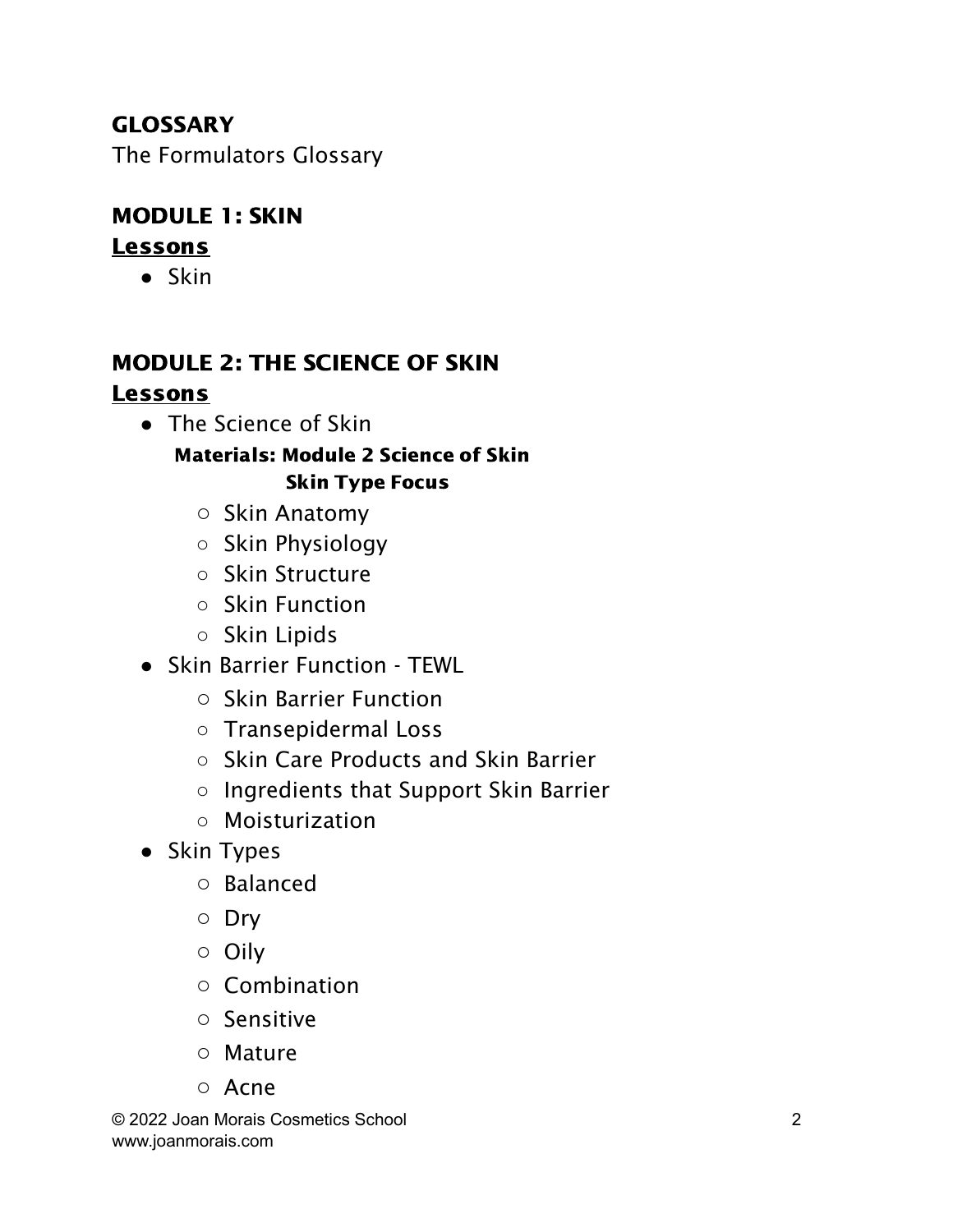- Eczema and Psoriasis
- Skin Ailments and Concerns
	- Common Skin Care Concerns
	- Wrinkling of the Skin
	- Loss of Elasticity
	- Hyperpigmentation
	- Skin Ailments
	- Acne Pimples
	- Acne Vulgaris
	- Acne Mechanica
	- Hormonal Acne
	- Rosacea
- Skin Color and Tone
	- Color of Skin
	- Aging of Skin Color
		- Module 2 Wrap Up
		- Assignment #1
		- Module 2 Review Quiz

## **MODULE 3: COSMETICS**

## **Lessons**

- Cosmetics
	- **Materials: Module 3 Cosmetics Principles Mission Statement**
- Definition of a Cosmetic
	- USA Cosmetics
	- USA Cosmetic Regulations
	- Drugs
	- Cosmetic Claims
- FDA Homemade Cosmetics
	- Small Businesses and Homemade Cosmetics

© 2022 Joan Morais Cosmetics School 3 www.joanmorais.com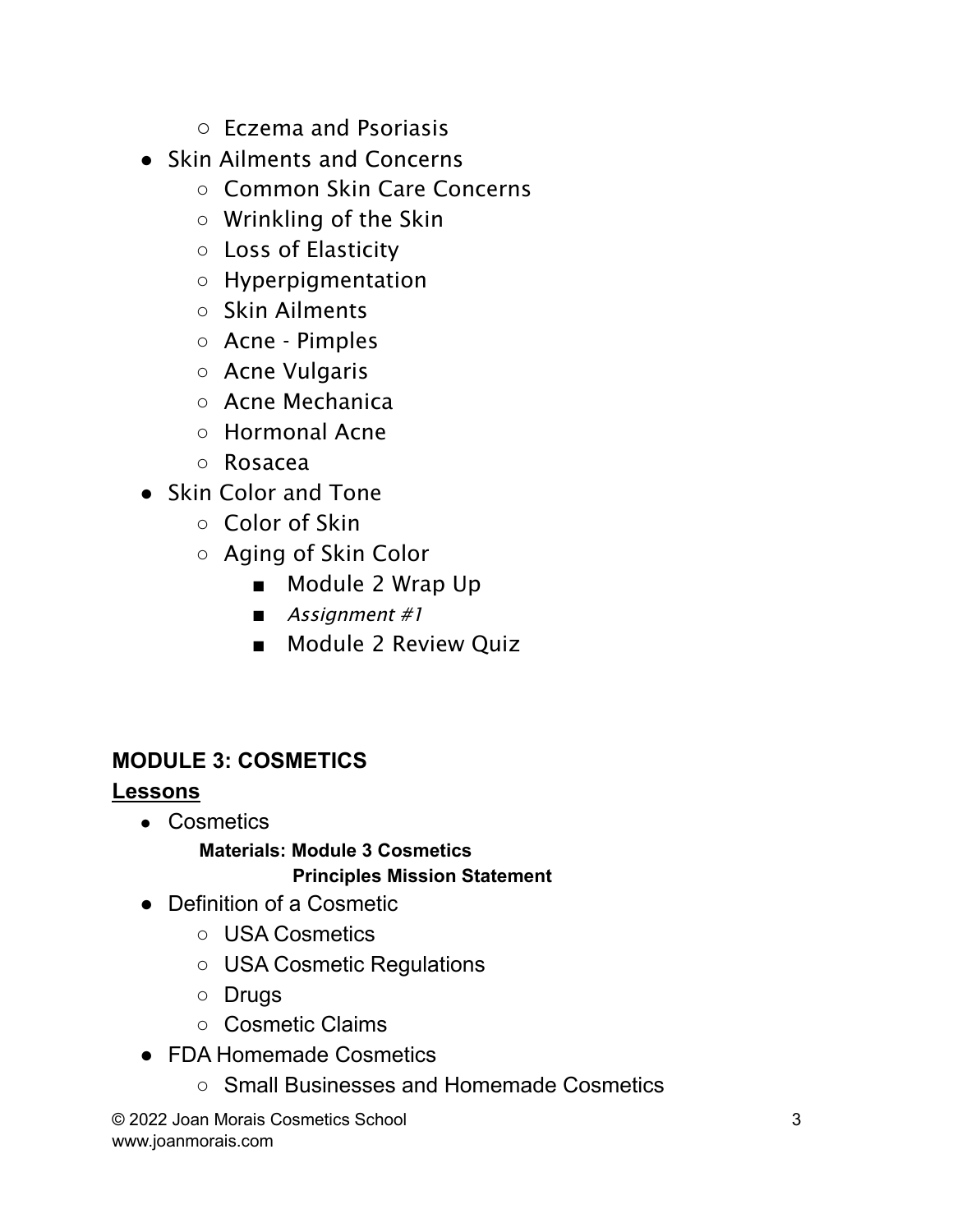- PO Box Allowed?
- Clean Beauty and Natural
	- Clean Beauty
	- Natural
	- Natural ISO
- Green Chemistry
	- Key Points
	- 12 Principles of Green Chemistry
- Organic Cosmetics
	- Should You Get Your Cosmetics Organic Certified?
	- USA Organic
	- Organic Labeling Categories
- Vegan, Plant-Based, Cruelty-Free
	- 100% Vegan Formulations
	- Cruelty-Free Certified
- Global Standards Certification
	- Natural Certification
	- NPA
	- Organic Certification
	- ECOCERT
	- COSMOS
	- Soil Association
	- BDIH
	- NATRUE
- Processes of Cosmetic Ingredients
	- Global Consensus for Organic and Natural
	- Processes for Organic Ingredients
	- Processes for Natural Ingredients
	- Naturally Derived Ingredients
	- Nature Identical Ingredients
	- Ingredient Processes
	- Esterification

© 2022 Joan Morais Cosmetics School 4 www.joanmorais.com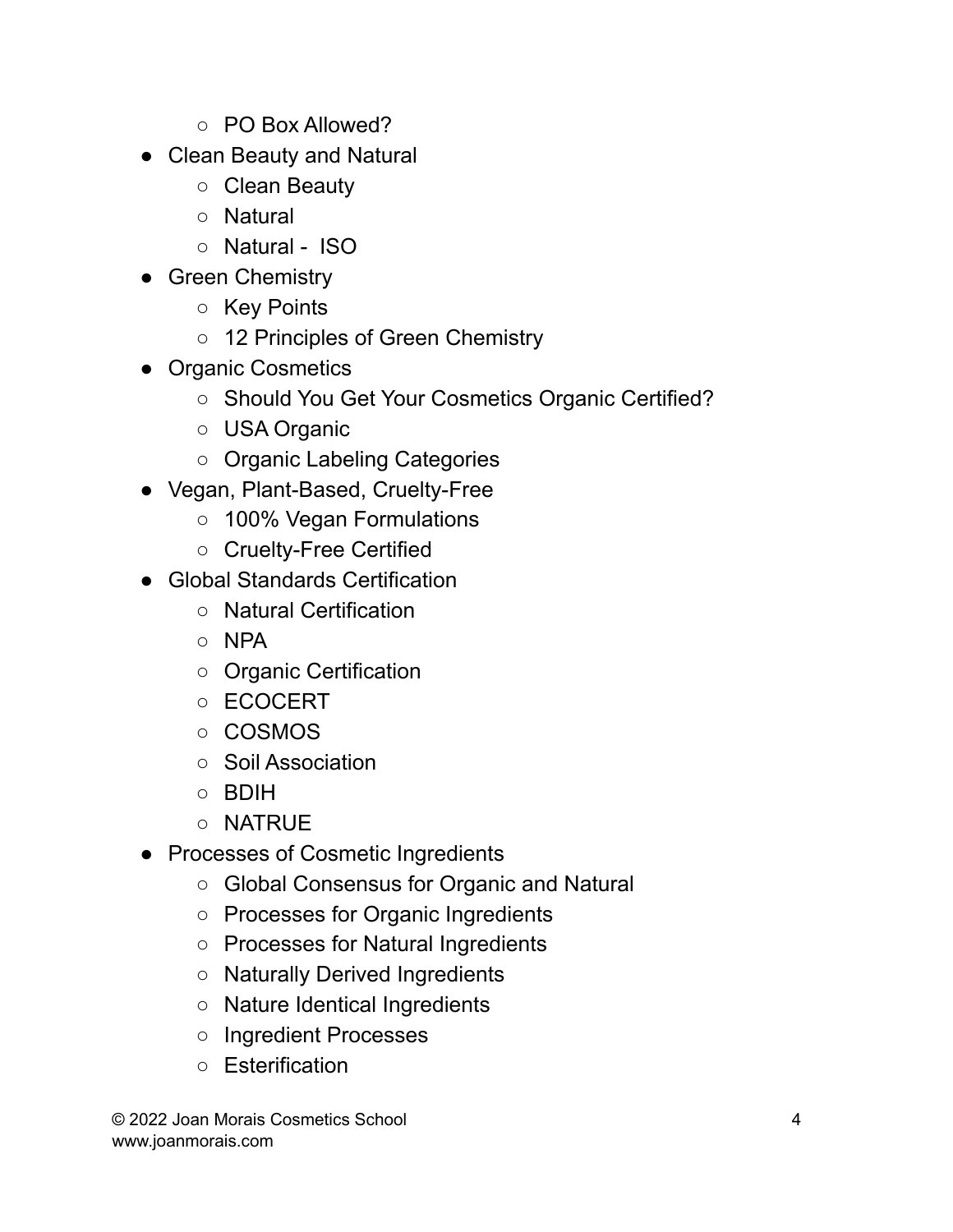- Ethoxylation
- Hydrogenation
- Sulfation vs Sulfonation
- Synthetic Ingredients
- PEG'S
- Quats
- Polyquats
- Natural Skin Care
	- Define Natural Skin Care
	- Define Natural Cosmetics
	- Our Course Formulations

## **Materials: Define Natural Skin Care**

- Module 3 Wrap Up
- Assignment #2
- Assignment #3

# **MODULE 4: COSMETIC INGREDIENTS - RAW MATERIALS Lessons**

● Cosmetic Ingredients - Raw Materials

**Materials: Module 4 Ingredients for Skin Guide: Ordering Cosmetic Ingredients Ingredient Research Preservative and Emulsifier Raw Material Lot Number Log pdf**

- **Raw Material Lot Number Log doc**
- Sourcing Cosmetic Ingredients
- Pricing
- $\circ$  Lot #
- INCI Names and Trade Names
- Classification of Cosmetic Ingredients
- Ordering Ingredient Categories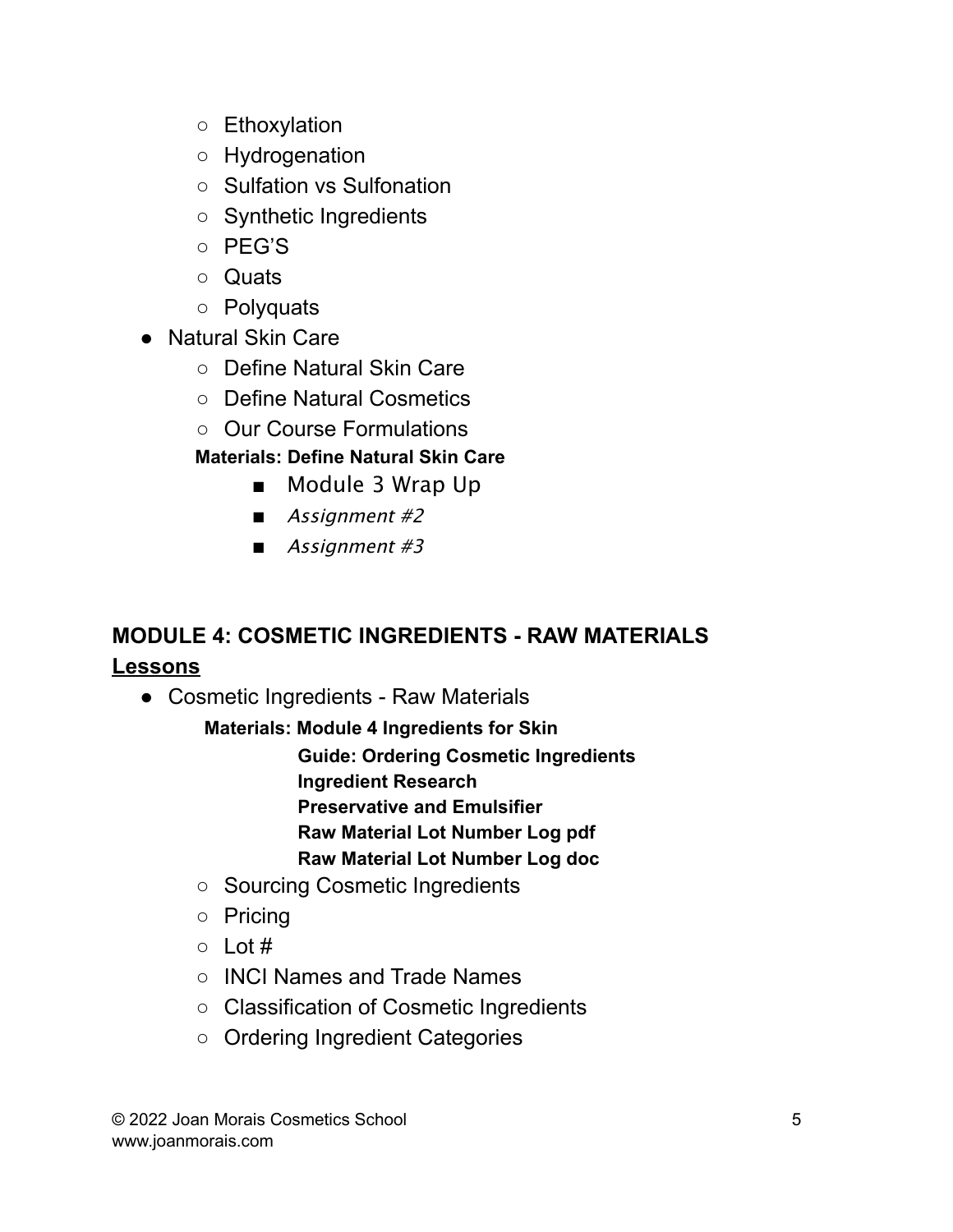- \* Beginner Help\* Cosmetic Ingredients
- Actives
- Alcohol
- Antioxidants
- Butters
- Chelators
- Clays and Powders
- Emulsion
	- Emulsion
	- Continuous and Dispersed Phases
	- Emulsion Types: O/W, W/O
	- Function of Emulsifiers
	- Emulsifier Blends Self Emulsifying
	- HLB System
- Emulsifiers
	- Nonionic
	- Anionic
	- Cationic
	- Liquid
	- Polysorbate Alternatives
	- Co-Emulsifier
- Essential Oils

#### **Materials: Aromatherapy: Essential Oils for Body, Hair, Skin eBook**

- Herbs, Flowers and Fruits
- Humectants
- Hydrosols
- Plant Oils
- Preservatives
- Salts and Sugars
- Silicone Alternatives
- Solubilizers
- Surfactants

© 2022 Joan Morais Cosmetics School 6 www.joanmorais.com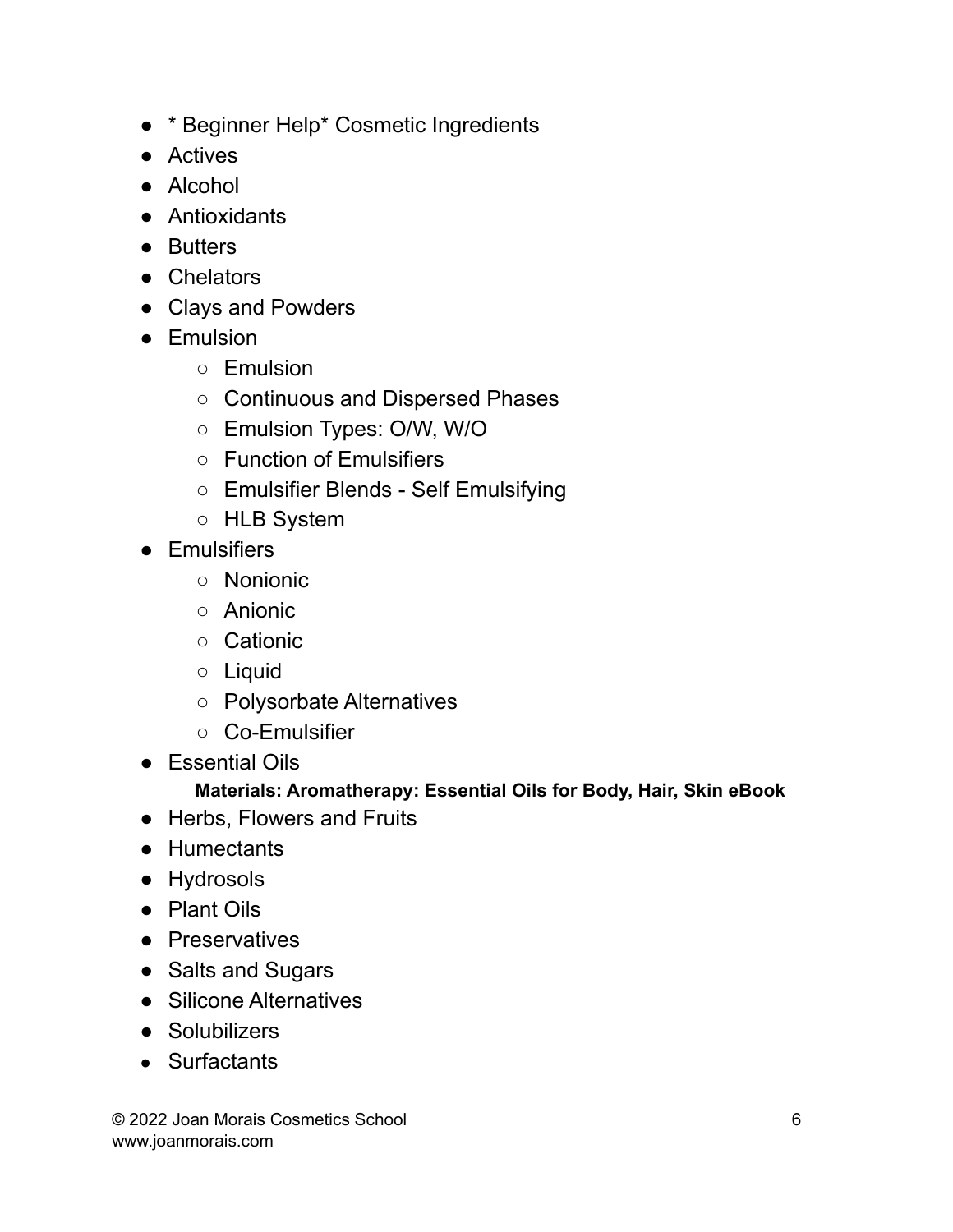- Anionic
- Amphoteric
- Nonionic
- Thickeners, Polymers, Waxes
	- Clays
	- Natural Polymers
	- Starch Thickeners
	- Emulsifier Thickeners
	- Refatting Agent Thickeners
	- Plant Waxes
- Water
	- Distilled Water
	- Deionized Water
- Ingredients for Skin Concern
	- Module 4 Wrap Up
	- Assignment #4
	- Assignment #5

# **MODULE 5: INGREDIENTS METHODS**

## **Lessons**

- Ingredient Methods
	- How To Make Aloe Vera Juice 200x
	- Making a Slurry
		- Module 5 Wrap Up
		- Assignment #6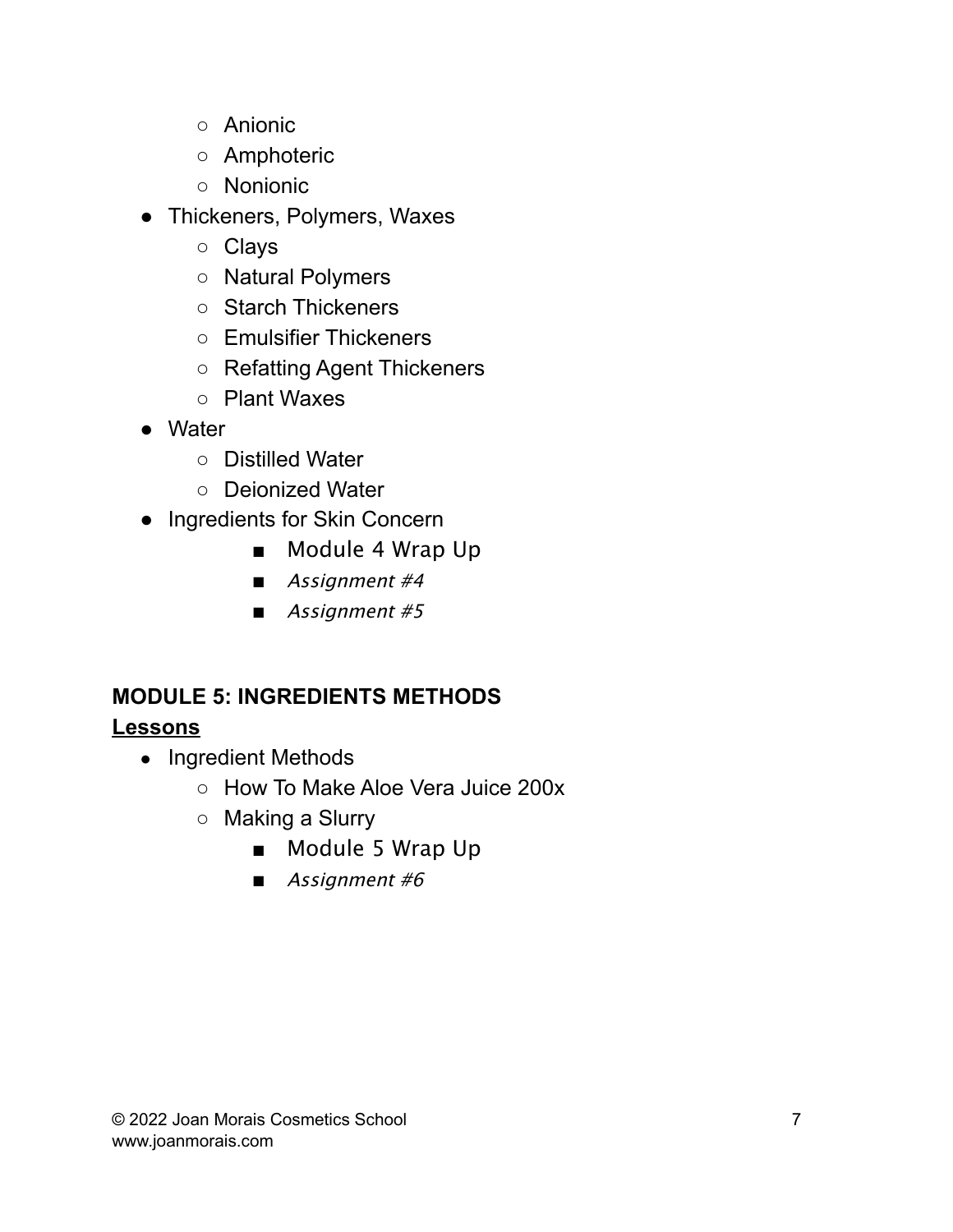## **MODULE 6: EQUIPMENT**

#### **Lessons**

- \*Beginner Help\* Equipment
- Equipment

#### **Materials: Module 6 Equipment**

#### **Guide: Setting Up a Small Cosmetic Lab**

- Equipment Overview
- Equipment for Beginners
- Formulating and Batch Making Equipment
- Level 1: Beginning Kitchen Equipment for Starting
- Level 2: Lab Equipment for Formulating
- Level 3: Equipment for Small Batch Production
- Level 4: Equipment for Medium to Large Batch Production
- Stainless Steel Grades
- Utensils
- Thermometers
- Beakers
- Vessels
- Heating Elements
- Scales
- Mixing
- Mixers
- Immersion Blenders
- Overhead Stirrers
- Homogenizers
- Straining
- Filling
- Bottle Fillers
- Testing Equipment
- pH Meters
- Induction Sealers

© 2022 Joan Morais Cosmetics School 8 www.joanmorais.com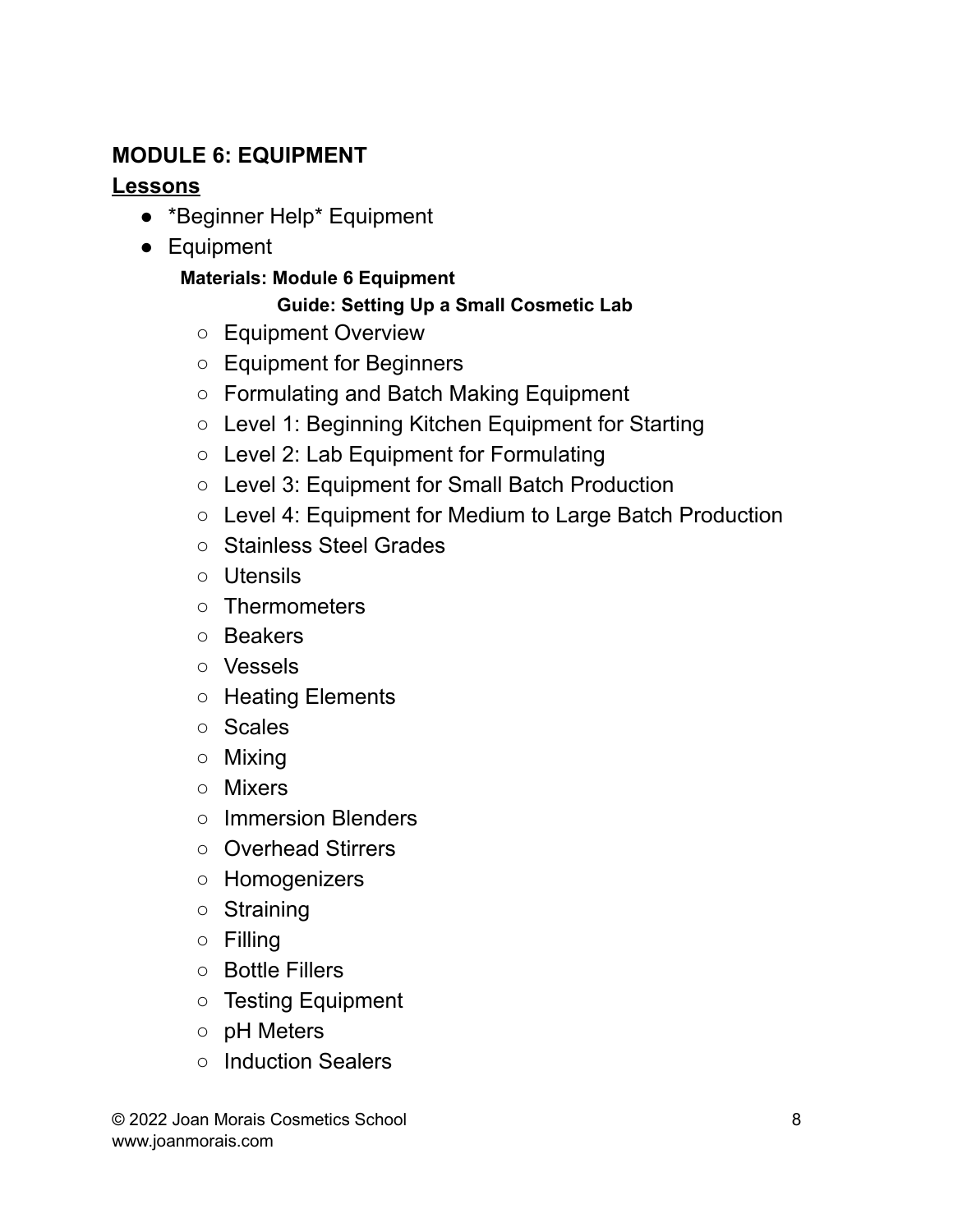- Labelers
- Setting Up a Small Cosmetic Lab
	- Formulating Lab
	- Small Scale Manufacturing
	- Lab Bench
	- Storage Bin
	- Thermometers
	- Scales
	- Heating Elements
	- Vessels
	- Mixers
	- How to Use an Overhead Stirrer
	- Bladed Propeller
	- How to Use a Homogenizer
	- Dispersing Tools
	- pH meters and sticks
	- Videos showing how to use different equipment and attachments
	- Liquid Filling Machine
	- How to Set Up, Use and Clean
	- Wash and Dry Area
	- Wash
	- Drying
- Containers
	- Containers for Hair Care Products
	- Violet Glass Containers
	- Sustainability
	- New Garbage
	- Less Plastic
	- Post Consumer Recycled
	- Ocean Bound
	- Ocean Captured Plastics

© 2022 Joan Morais Cosmetics School 9 www.joanmorais.com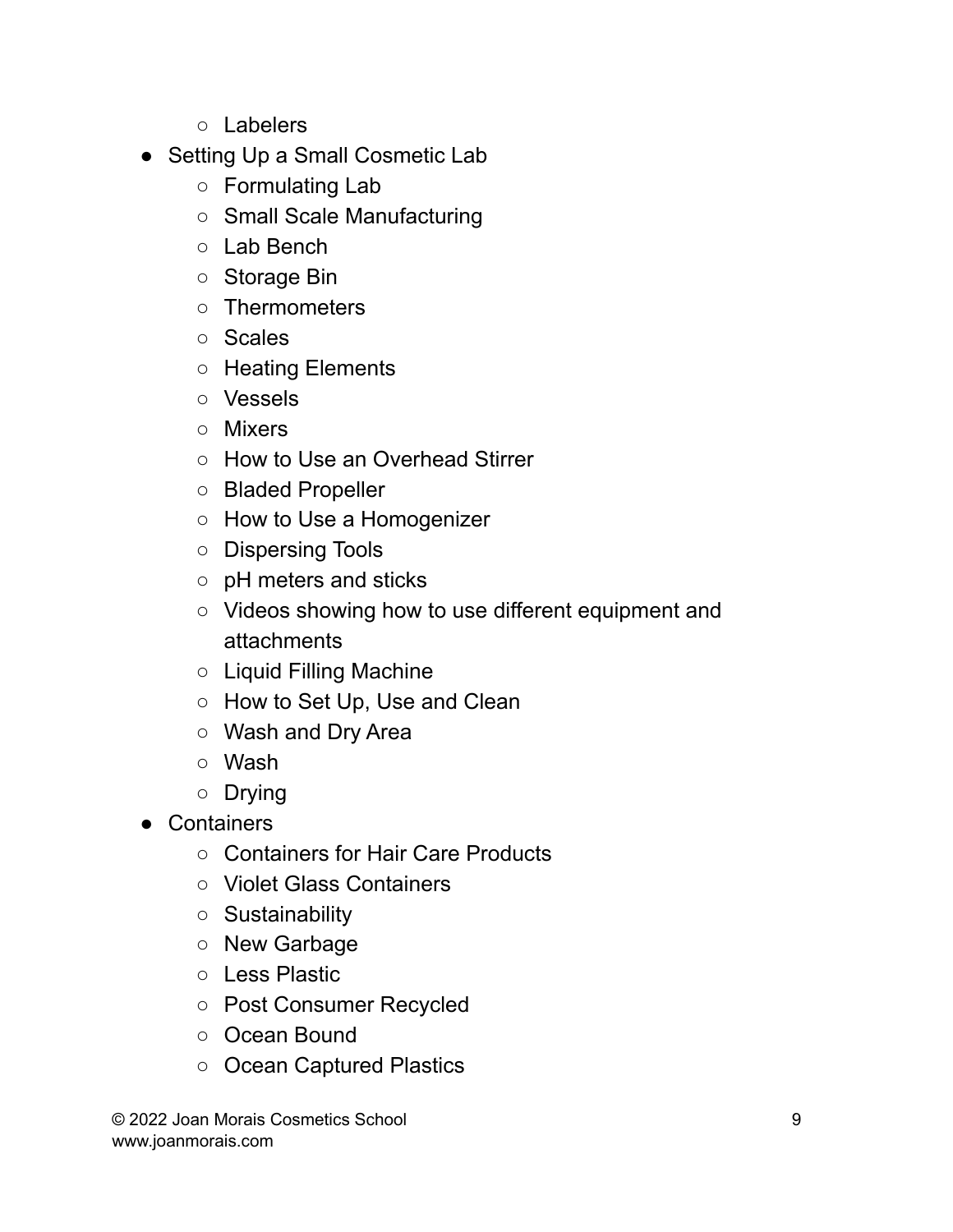- Container Pros and Cons
- Ordering Containers
	- Module 6 Wrap-Up
	- *Assignment #7*

## **MODULE 7: COSMETIC FORMULATION**

## **Lessons**

- Formulating Cosmetics: Building the Formula
	- **Materials: Module 7 Cosmetic Formulation**

#### **Guide: Completing A Successful Formulation Blank Formula Worksheet doc Blank Formula Worksheet pdf**

- Reading a Cosmetic Formula
- Building the Formula
- $\circ$  The Math Calculating the Formula
- Formulating Cosmetics: Making the Formulation
	- **Materials: Product Development Profile Brief**
	- Formulating
	- Product Development and Benchmark
	- Creating a Synergy
	- Formula
	- Make a Slurry
	- Viscosity
	- Condensation/Evaporation
	- Pre-Made Solutions
	- Phases
	- Adjusting the Formula
- Lab Notebook

#### **Materials: Lab Notebook Template**

- Weighing
- \*Beginner Help" Weighing Ingredients
- pH Testing and Adjusting

© 2022 Joan Morais Cosmetics School 10 www.joanmorais.com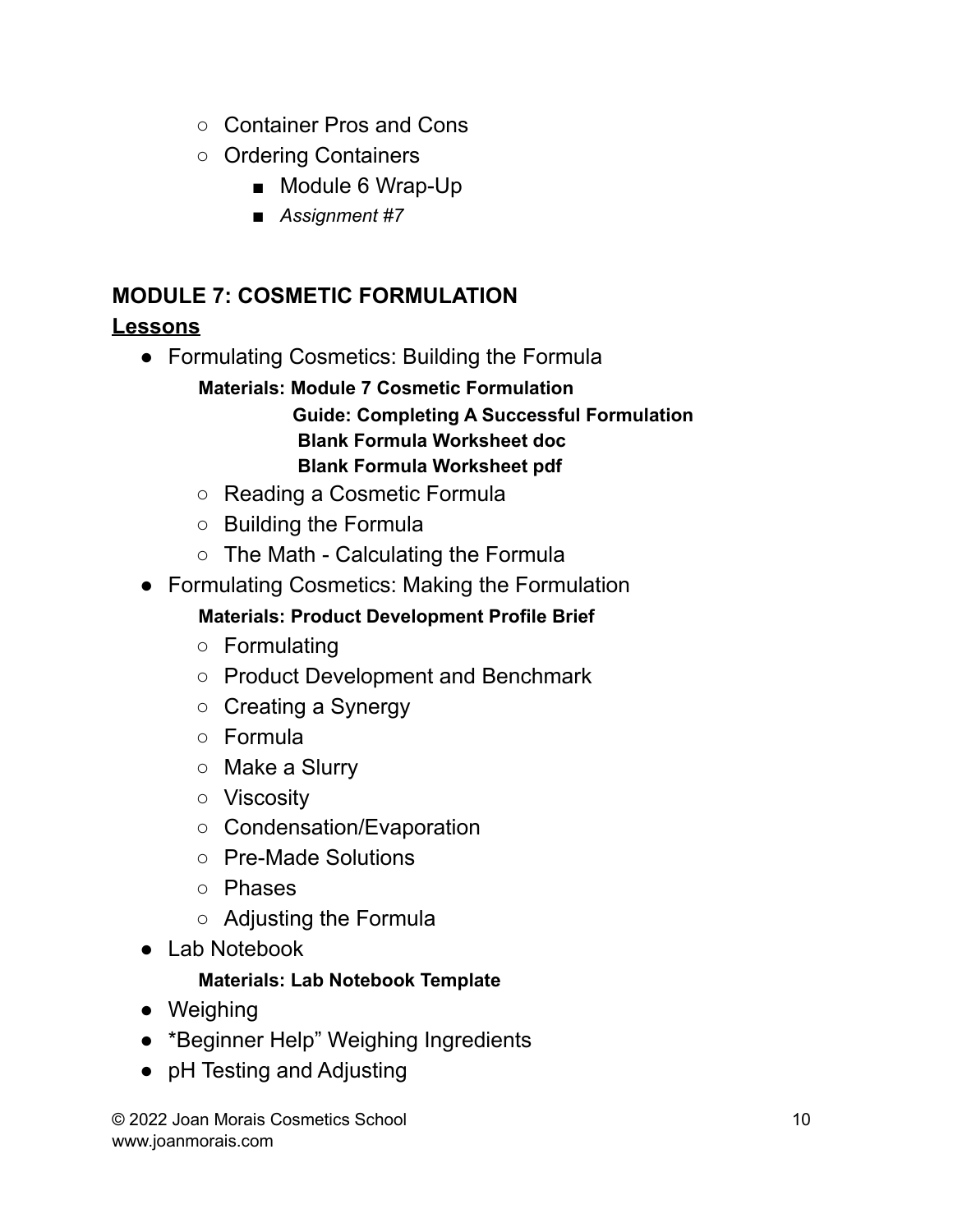- pH
- pH Testing for Hair and Skin Care Products
- pH for Skin Care Products
- pH for Hair Care Products
- $\circ$  Testing the pH
- pH Strips
- pH Meter
- Storing the pH meter
- $\circ$  Adjusting the pH
- Lowering pH
- Raising pH
- Buffering Solutions
- $\circ$  Calibrating a pH meter
- Formulating Skin Care Products + Tips
	- Ingredient Substitutions
- Evaluating Skin Care Products

#### **Materials: Product Feedback Questionnaire**

- Preserving Cosmetics Effectively
	- Safe Cosmetics
	- Preservative Restrictions in Countries
	- Preserving Anhydrous Formulations
	- Building a Preservative System
	- Self-Preserving Ingredients
	- Broad Spectrum Preservatives
	- Antimicrobials
	- Choosing the Best Preservative
- Labeling
	- Product Label
	- Ingredient Declaration
	- INCI
	- Trade Name
	- Bar Codes

© 2022 Joan Morais Cosmetics School 11 www.joanmorais.com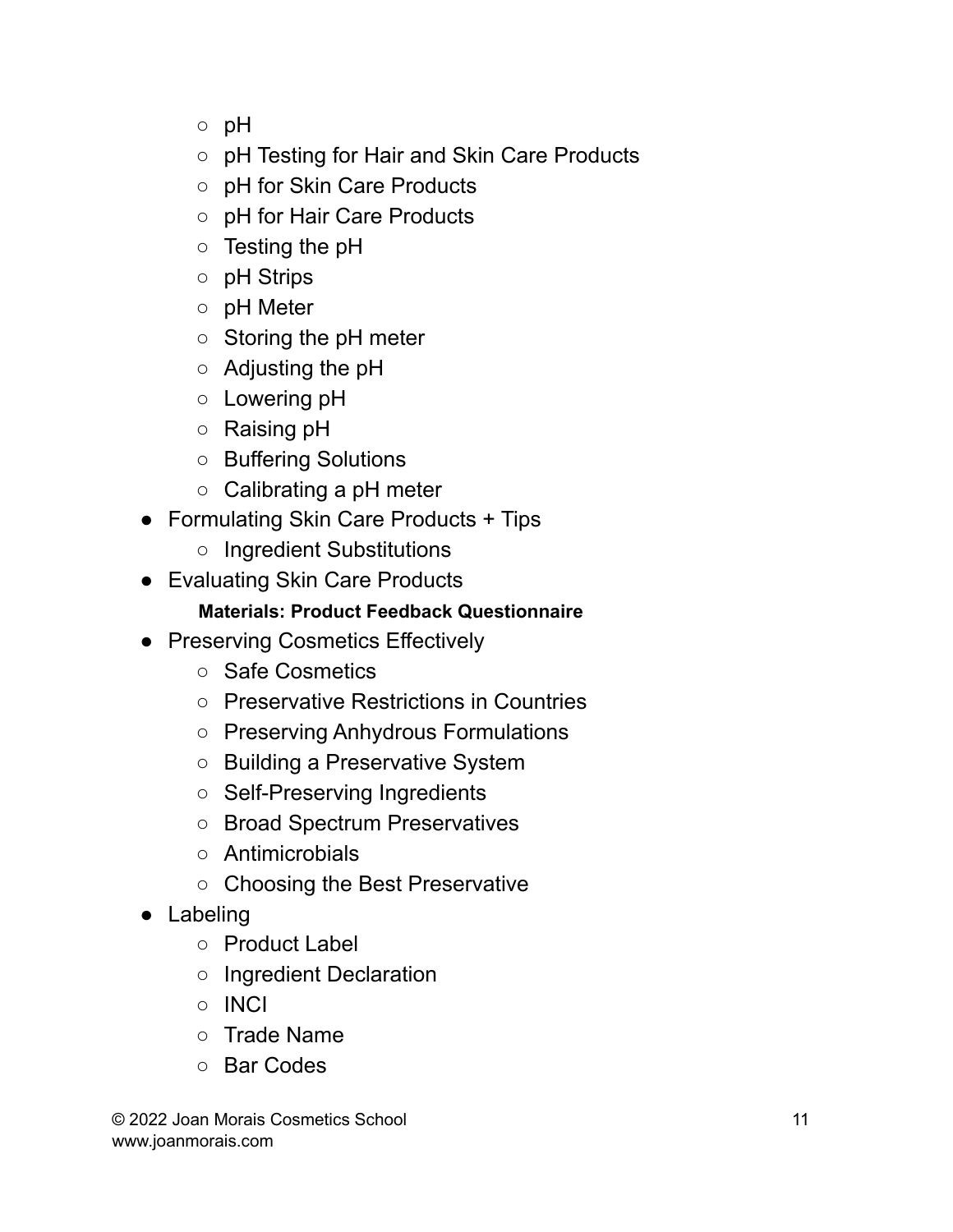● Pricing Products

## **Materials: Product Pricing COG's doc Product Pricing COG's pdf**

- Sustainable Product Pricing
- Pricing Strategies
- Cost Plus Pricing
- Calculating Cost of Goods
- Gross Profit Margin
- Markup
- Calculating Cost of Goods

Product Pricing Example

● Product Development

## **Materials: Product Development Brief**

- Product Development Brief
	- Module 7 Wrap-Up
	- *Assignment #8*

# **MODULE 8: GMP AND PRE-MARKET TESTING**

## **Lessons**

• GMP and SOPs

**Materials: Module 8 GMP and Testing**

**Guide: GMP, SOP, and Cosmetic Testing**

**Batch Record Template pdf**

**Batch Record Template doc**

**Quality Control Log**

**Microbial Kit Testing Log**

**Microbial Lab Testing Log**

**Cleaning and Sanitization in Manufacturing Cosmetics**

- Manufacturing
- Sanitizing
- Record Keeping
- Standard Operating Procedures (SOP's)
- Batch Number

© 2022 Joan Morais Cosmetics School 12 www.joanmorais.com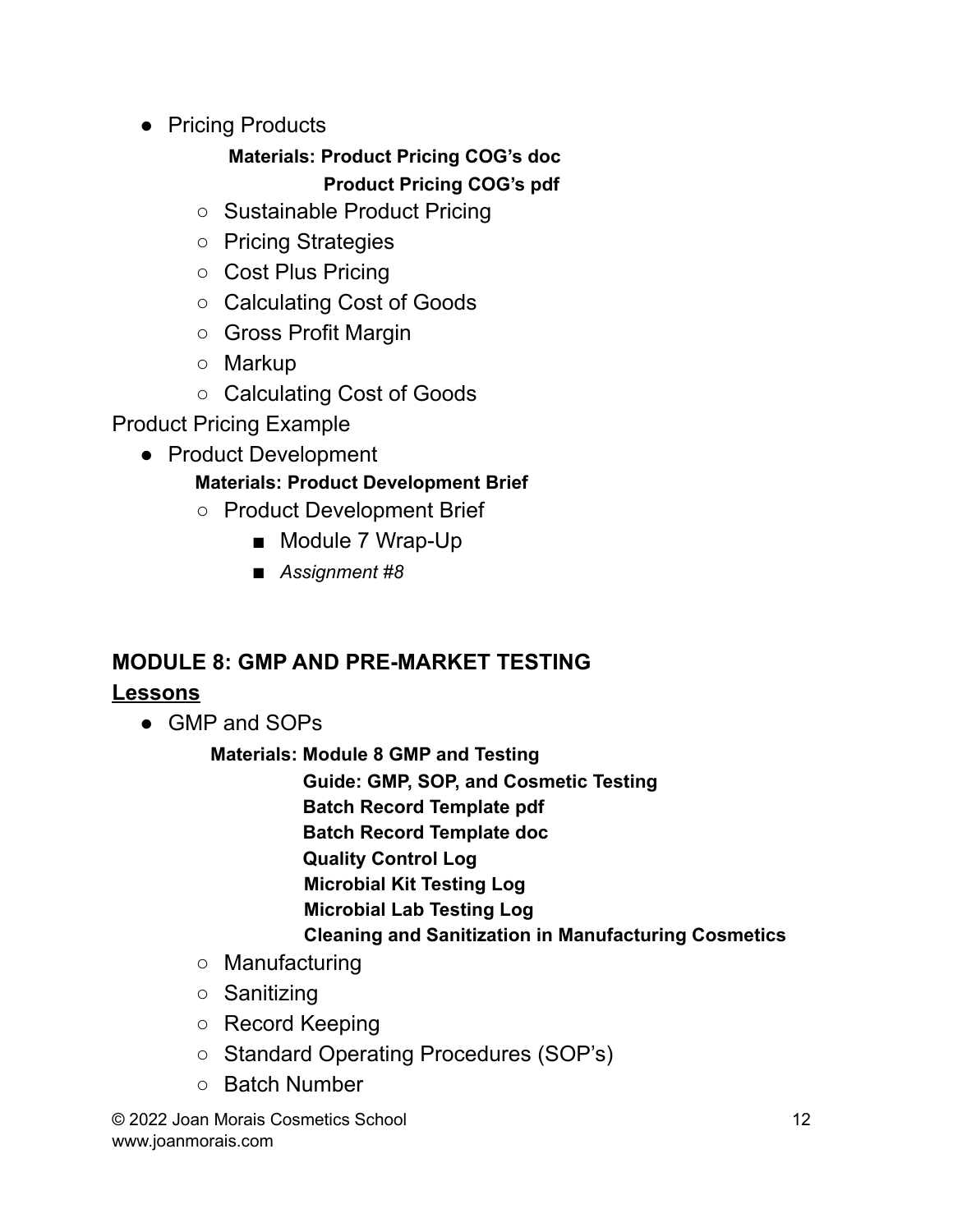- Batch Record Log
- Pre-Market Testing, Stability and Microbial Testing
	- Stability Testing
	- Real-Time
	- Accelerated
	- DIY Accelerated Stability Testing
	- Microbial Testing
	- Challenge Testing
	- Batch Testing
	- Incubator Testing
	- DIY Testing Kits
		- Module 8 Wrap-Up
		- *Assignment* #9
		- Module 8 Review Quiz

# MODULE 9: MOISTURIZERS, LOTIONS, CREAMS, BUTTERS Lessons

● Lotions and Creams

## Materials: Module 9 Moisturizers, Lotions, Creams, Butters

- Formulating Lotions and Creams
- \*Beginner Help\* Moisturizer
- #1 Emulsion System
- Base Moisturizer

## Materials: Base Moisturizer Formula

● Calm Skin Moisturizer

## Materials: Calm Skin Moisturizer Formula

● Bilberry Skin Brightening Moisturizer

## Materials: Bilberry Skin Moisturizer Formula

● Unisex or Men's Cream with Perilla Plant Stem Materials: Mens Moisturizer Perilla Formula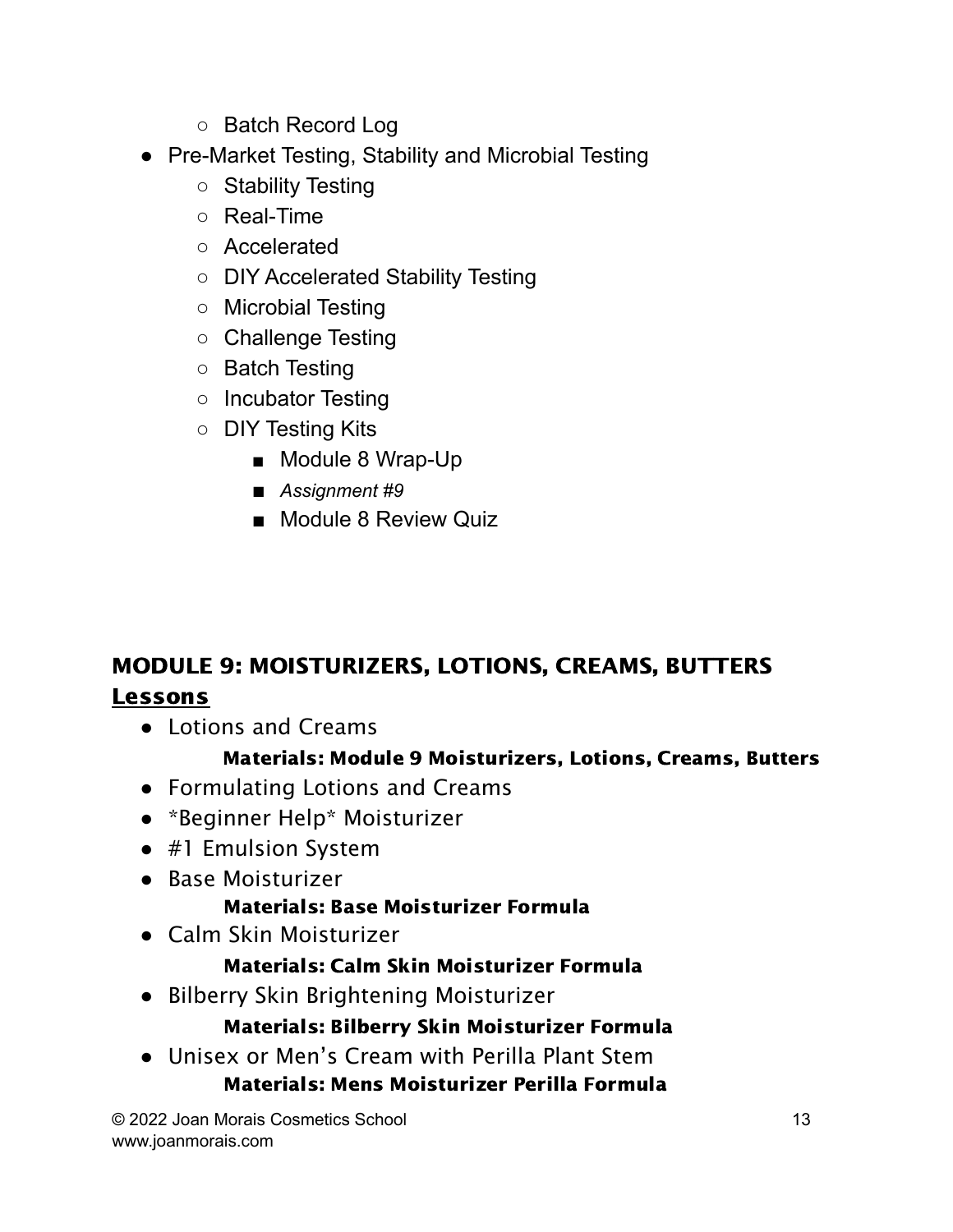- Regenerating and Firm Skin Moisturizer with MSM and DMAE Materials: Regenerating Moisturizer Formula
- Renewing and Firming Peptide Moisturizer Materials: Renewing Peptide Moisturizer Formula
- Revitalizing Eye Cream Materials: Revitalizing Eye Cream
- Base Body Lotion

# Materials: Base Body Lotion Formula

- Emulsion System #2
- Moisturizing Camu Camu Cream

# Materials: Moisturizing Camu Cream Formula

● Vitamin Rich Facial Cream

# Materials: Vitamin Rich Cream Formula

- Age-Defying Rejuvenating Facial Cream with Hyaluronic Acid Materials: Age Defying Cream Formula
- Wild Orchid and Rose Moisturizer with Flower and Gem Essences

# Materials: Wild Orchid Moisturizer

- Chamomile and Eyebright Eye Cream Materials: Chamomile Eye Cream Formula
- Base Cream: Nourishing Cupuacu Cream Materials: Base Cream Cupuacu Formula
- Base Body Butter: Nourishing Cupuacu Butter Materials: Base Body Butter Cupuacu Formula
- Body Butter Cream Materials: Body Butter Cream Formula
- Shea Butter Lotion

# Materials: Shea Butter Lotion Formula

- Emulsion System #3
- Organic Camellia Facial Cream Preserved with Alcohol Materials: Organic Camellia Cream Formula
- Moisturizing Body Lotion

## Materials: Moisturizing Body Lotion Formula

Anhydrous System #4

© 2022 Joan Morais Cosmetics School 14 www.joanmorais.com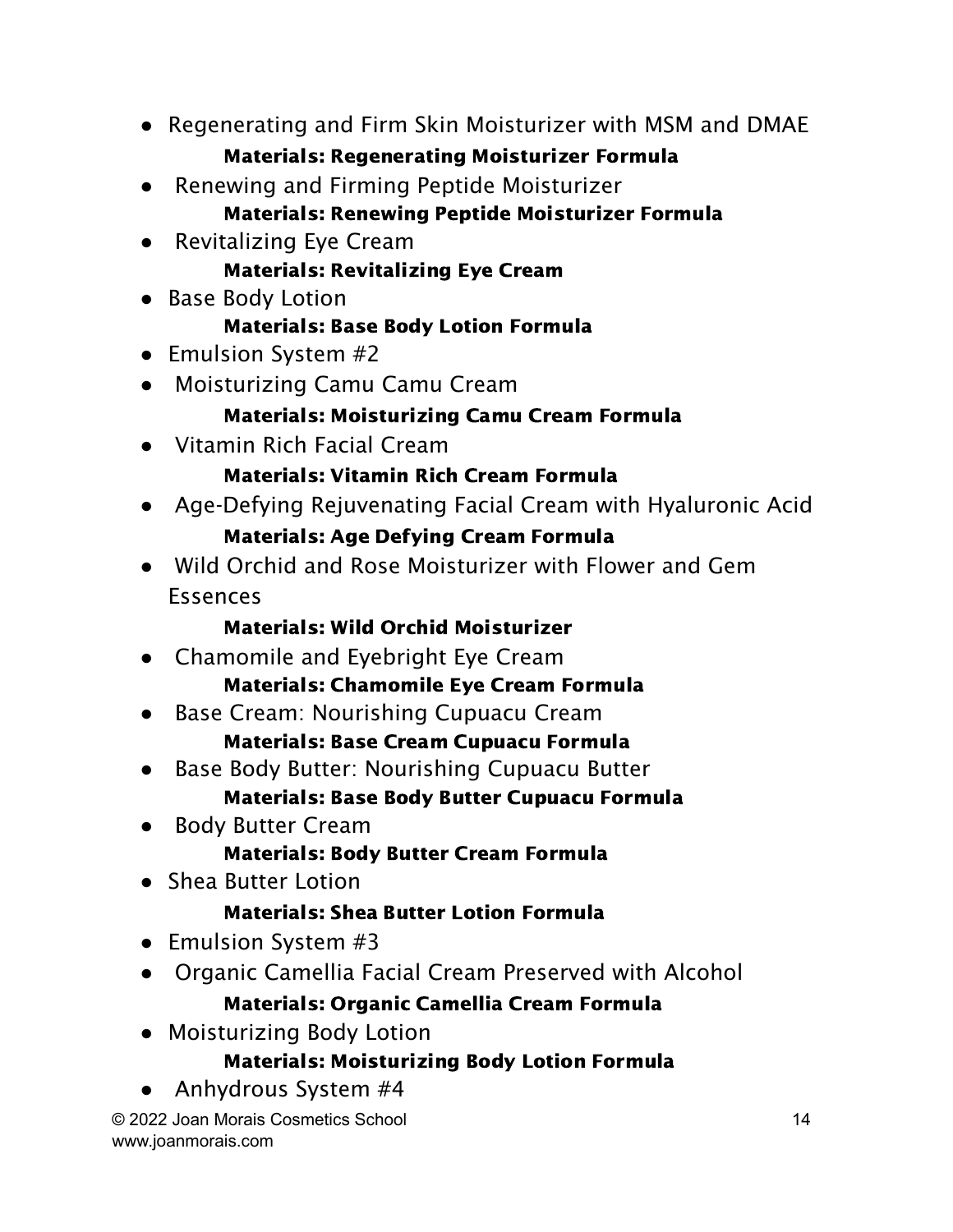• Smooth and Silky Body Butter

## Materials: Smooth Body Butter Formula

- Module 9 Wrap Up
- *■* Assignment #10
- Module 9 Review Quiz

# MODULE 10: SERUMS

# Lessons

● Serums

## Materials: Module 10 Serums

● Base Serum with Hyaluronic Acid

## Materials: Base Serum Formula

● Regenerating and Brightening Serum with Plant Collagen + Moisturizing Gel

## Materials: Regenerating Serum & Collagen Formula

- Deeply Hydrating Serum with Plant Ceramides
	- Materials: Deeply Hydrating Serum Ceramides Formula
- Beautifying Oil Serum

## Materials: Beautifying Oil Serum

- Module 10 Wrap Up
- *■* Assignment #11
- Module 10 Review Quiz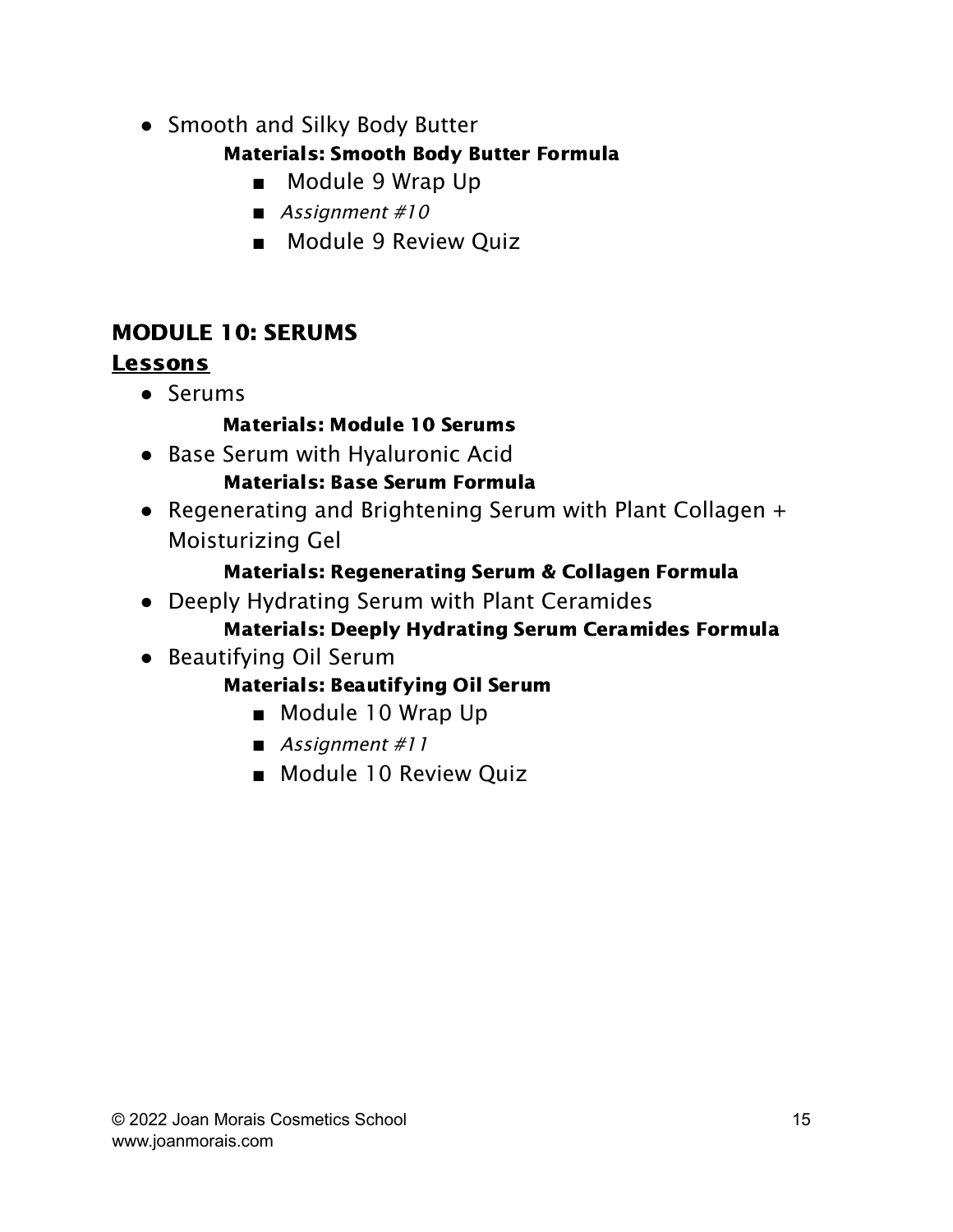# MODULE 11: CLEANSERS, EXFOLIANTS, TONERS, MASKS, STEAM HERBS

## Lessons

- $\bullet$  Gel Cleanser #1 Materials: Module 11 Cleansers, Exfoliants, Toners, Masks, Herbs Gel Cleanser1 Formula
- $\bullet$  Gel Cleanser #2

#### Materials: Gel Facial Cleanser2 Formula

● Base Gel Cleanser

#### Materials: Base Gel Cleanser Formula

● Skin Brightening Cleanser with Fruit Enzymes

#### Materials: Skin Brightening Cleanser Formula

- Masks and Exfoliants
- 3-Grain Cleanser and Exfoliants

#### Materials: 3-Grain Cleanser Formula

● Gentle Lotus Exfoliant

#### Materials: Gentle Lotus Exfoliant Formula

● Base Mask: Nourishing Fruit Masks

#### Materials: Base Fruit Masks Formula

● Rotorua Mud Mask

#### Materials: Rotorua Mask Formula

● Radiant Skin Mask

#### Materials: Radiant Skin Mask Formula

- Hydrating Mist
	- Materials: Hydrating Mist Formula
- Balancing Facial Toner
	- Materials: Balancing Facial Toner
- Facial Steam Herbs

## Materials: Facial Steam Herbs Formula

- Module 11 Wrap Up
- *■* Assignment #12
- Module 11 Review Quiz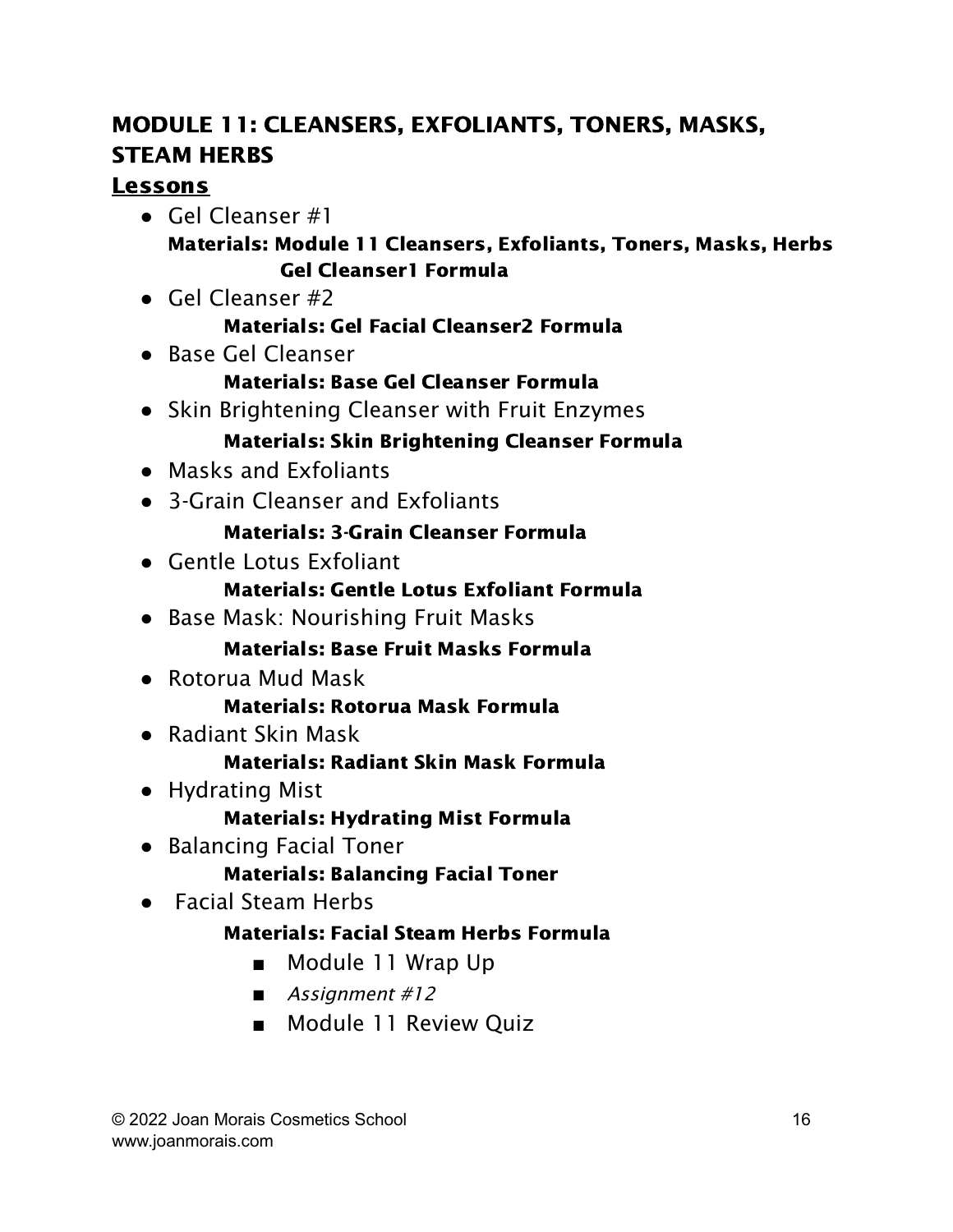# MODULE 12: LIP BALM, LIP GLOSS, SKIN BALM **Lessons**

● Balms - Anhydrous

#### Materials: Module 12 Lip Balm, Gloss, Skin Balm

- Lip Balm and Gloss Containers
- Base Lip Balm

#### Materials: Base Lip Balm Formula

• Base Whipped Lip Butter

## Materials: Base Whipped Lip Butter Formula

● Exfoliating Lip Butter

#### Materials: Exfoliating Whipped Lip Butter Formula

● Lip Gloss

## Materials: Base Lip Gloss Formula

● Lip Plumper

#### Materials: Lip Plumper Formula

● Beauty Balm Formula Build

#### Materials: Beauty Balm Build Worksheet

● Beauty Balm Base

#### Materials: Organic Beauty Balm Base Beauty Balm Base

• Glowing Skin Beauty Balm

## Materials: Glowing Skin Balm Formula

• Therapeutic Body Balm

## Materials: Therapeutic Balm Formula

- Module 12 Wrap Up
- Assignment #13
- Module 12 Review Quiz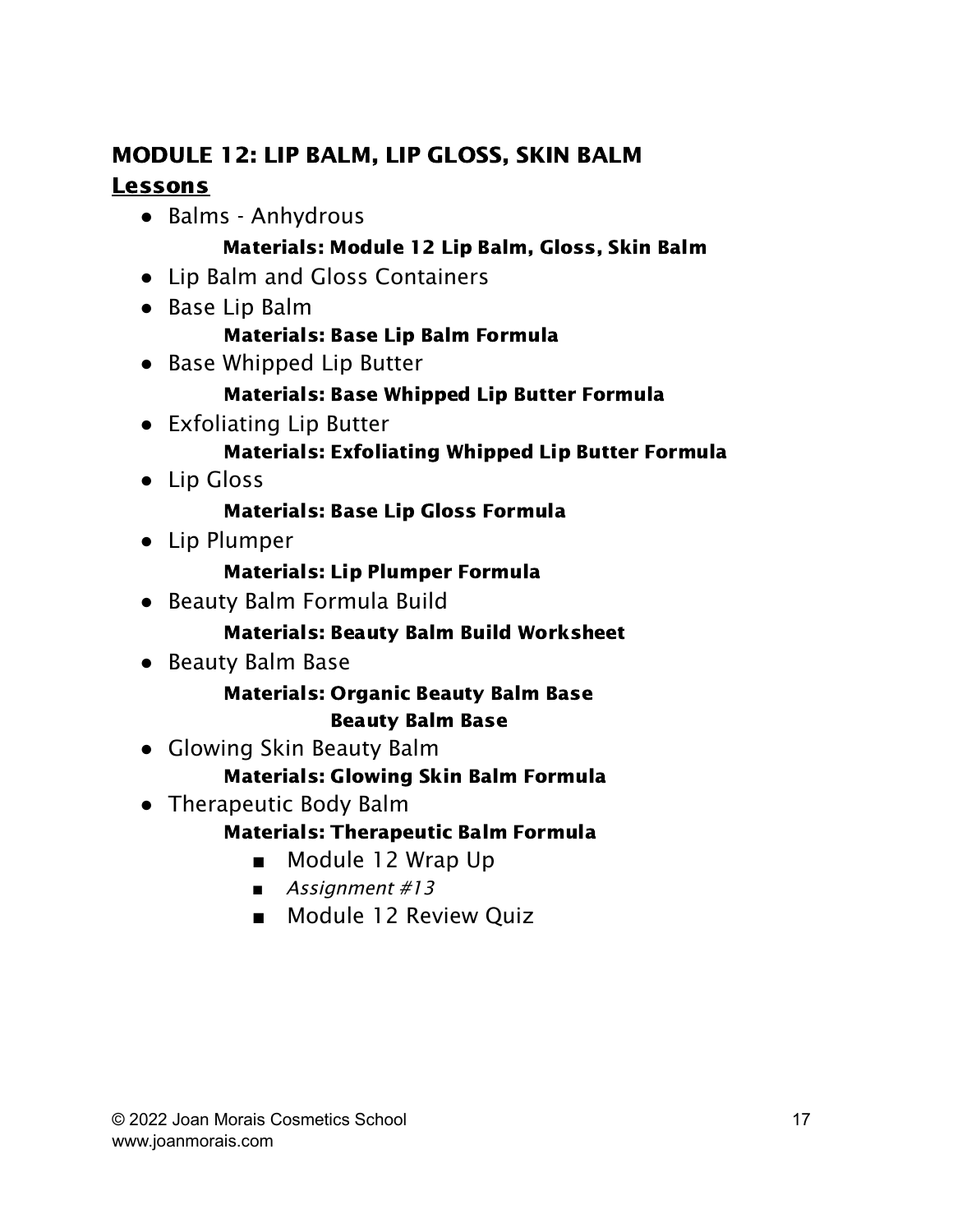# MODULE 13: BODY WASH, HAND WASH Lessons

● Three Formulations

## Materials: Module 13 Body, Hand Wash

- Containers for Body Wash and Hand Soap
- Surfactants
- Coconut Creme Moisturizing Body Wash Materials: Coconut Creme Body Wash Formula
- Moisturizing Body Wash Base

#### Materials: Moisturizing Body Base Formula

- 2 in 1 Body Wash and Hand Soap
	- Materials: 2 in 1 Body Hand Wash Formula
		- Module 13 Wrap Up
		- Module 13 Review Ouiz

# MODULE 14: DEODORANT AND POWDER

#### Lessons

● Deodorant and Power

#### Materials: Module 14 Deodorant Powder Solid Pot Deodorant Formula

• Solid Stick Deodorant

#### Materials: Solid Stick Deodorant Formula

● Fresh Roll-On Cream Deodorant

#### Materials: Fresh Roll On Deodorant Formula

• Spray Deodorant

#### Materials: Spray Deodorant Formula

● Scented Silk Body Powder and Deodorant

#### Materials: Scented Silk Body Powder Formula

- Module 14 Wrap Up
- Module 14 Review Quiz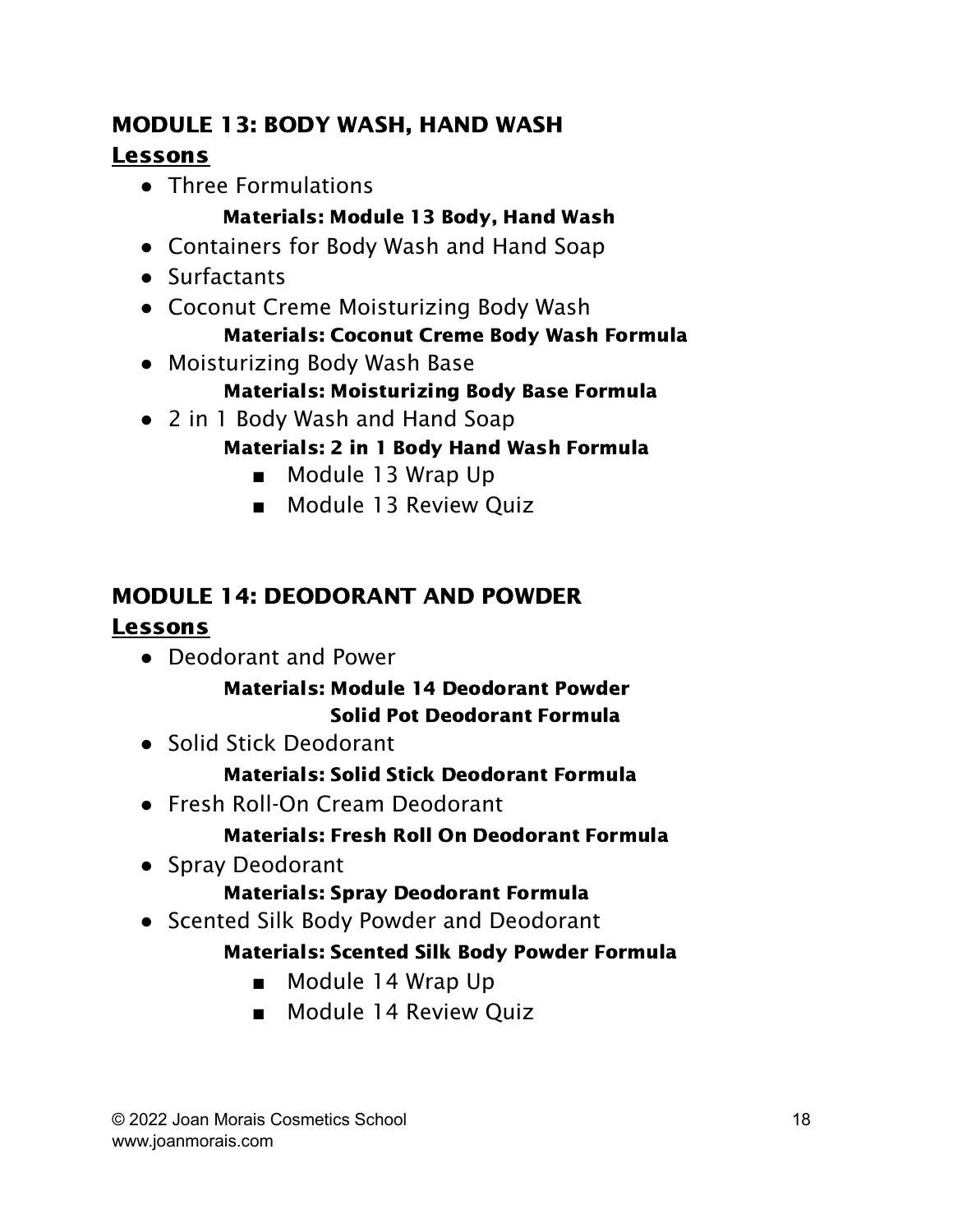## MODULE 15: NATURAL SPA PRODUCTS Lessons

- Spa Products
- Bath Salts

## Materials: Basic Bath Salts Formula

- French Lavender Chamomile Bath Soak Salt Materials: French Lavender Bath Soak Formula
- Creamy Coconut Milk Bath

## Materials: Creamy Coconut Milk Bath Formula

● Herbal Bath Tea Soak

## Materials: Herbal Bath Tea Formula

● Salt and Sugar Scrubs

## Materials: Basic Salt Scrub Formula

• Smooth Skin Solid Body Scrub

## Materials: Smooth Solid Body Scrub

• Skin Brightening Sugar Scrub

## Materials: Skin Brightening Sugar Scrub Formula

● Strawberry Coconut Cream Sugar Scrub

## Materials: Strawberry Sugar Scrub Formula

● Radiant Body Scrub

## Materials: Radiant Body Scrub Formula

● Pink Grapefruit Body Scrub

## Materials: Pink Grapefruit Fizzy Formula

- Bath Fizzies, Bath Bombs Materials: Basic Bath Fizzy Formula
- Silky Soft Skin Body Oil

## Materials: Silky Body Oil Formula

● Arnica Massage Oil

## Materials: Arnica Massage Oil Formula

- Adjustment to Massage Oil
- Base Massage Oil and Sensual Massage Oil

## Materials: Base Sensual Massage Oil Formula

■ Module 15 Wrap Up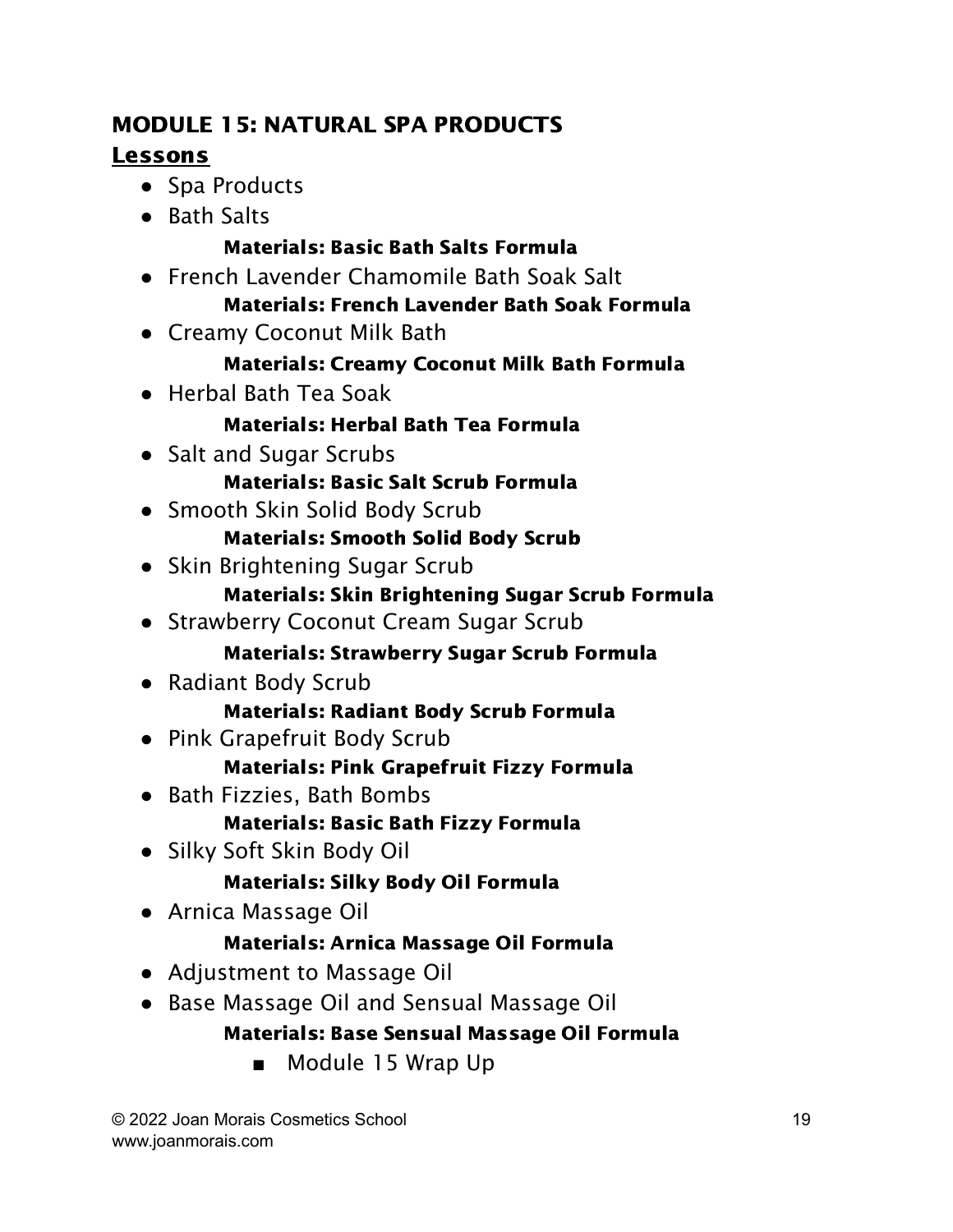■ Module 15 Review Quiz

# MODULE 16: AROMATHERAPY, GEM + FLOWER ESSENCES, **HYDROSOLS**

## Lessons

• Aromatherapy, Essences, Hydrosols

#### Materials: Module 16 Aromatherapy, Essences, Hydrosols Aromatherapy Wellness Kit Manual

- Gemstone Essences
- Flower Essences
- Gemstone and Flower Essences in Formulation
- Hydrosols
- Essential Oils: Aromatherapy
- Essential Oil Usage
- Essential Oils for Skin Care
- Therapeutic Aromatherapy
- Aromatherapy Body Mist & Room Spray

## Materials: Aromatherapy Body Mist Formula Base Aromatherapy Room Spray Formula

- Books on Aromatherapy
	- Module 10 Wrap Up
	- Module 10 Review Quiz

## MODULE 17: HERBS 101, HERBAL EXTRACTS Lessons

● Herbs 101

Materials: How To Make 47 Herbal Extracts By Joan Morais Calendula Flower Oil Homemade Rose Water Lavender Varieties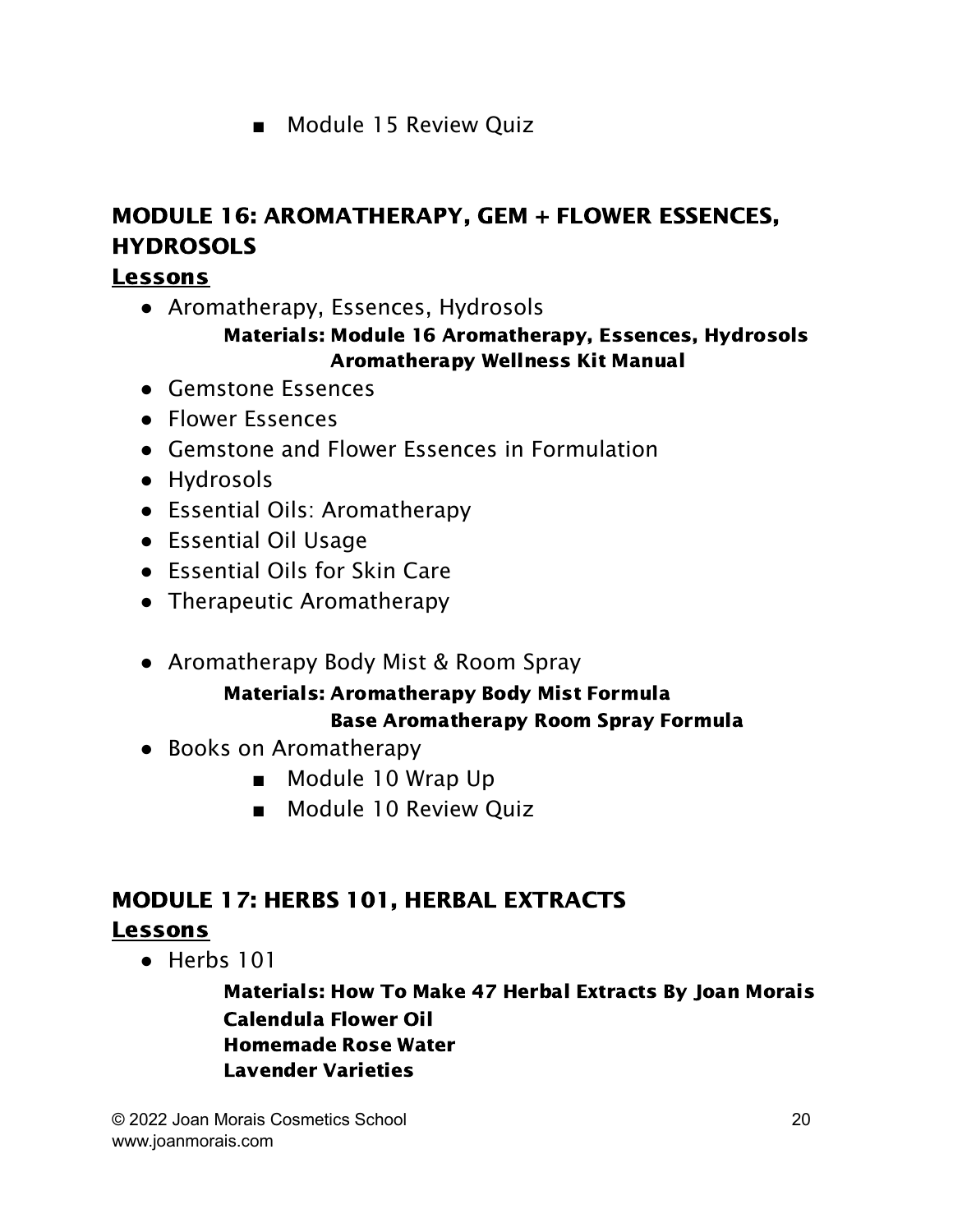#### How To Make Homemade Hydrosols

- Herbs for Skin Care
- Herbal Vinegar
- Herbal Water/Tea Infusions
- Herbal Alcohol Extract
- Herbal Glycerin Extract
- Herbal Oil Extract
	- Module 17 Wrap Up
	- Module 17 Review Quiz

# MODULE 18: SCENT DEVELOPMENT, NATURAL PERFUME Lessons

● Natural Scent

#### Materials: Module 18 Scent Development, Perfume

- **●** Natural Perfume
- Top Notes
- Middle Notes
- Base Notes
- Dry Down Scent
- Natural Perfumes 101: Oil, Alcohol, Solid
- Perfume Oil- Aromatherapy Roll-On

## Materials: Perfume Oil Blending Sheet Simple Floral Citrus Perfume Oil

● Alcohol Perfume

## Materials: Alcohol Perfume Blending Sheet

● Solid Perfume

#### Materials: Solid Perfume Blending Sheet

- Natural Scent Ingredients
- Scent Blends for Formulations
	- Module 18 Wrap Up
	- Module 18 Review Quiz